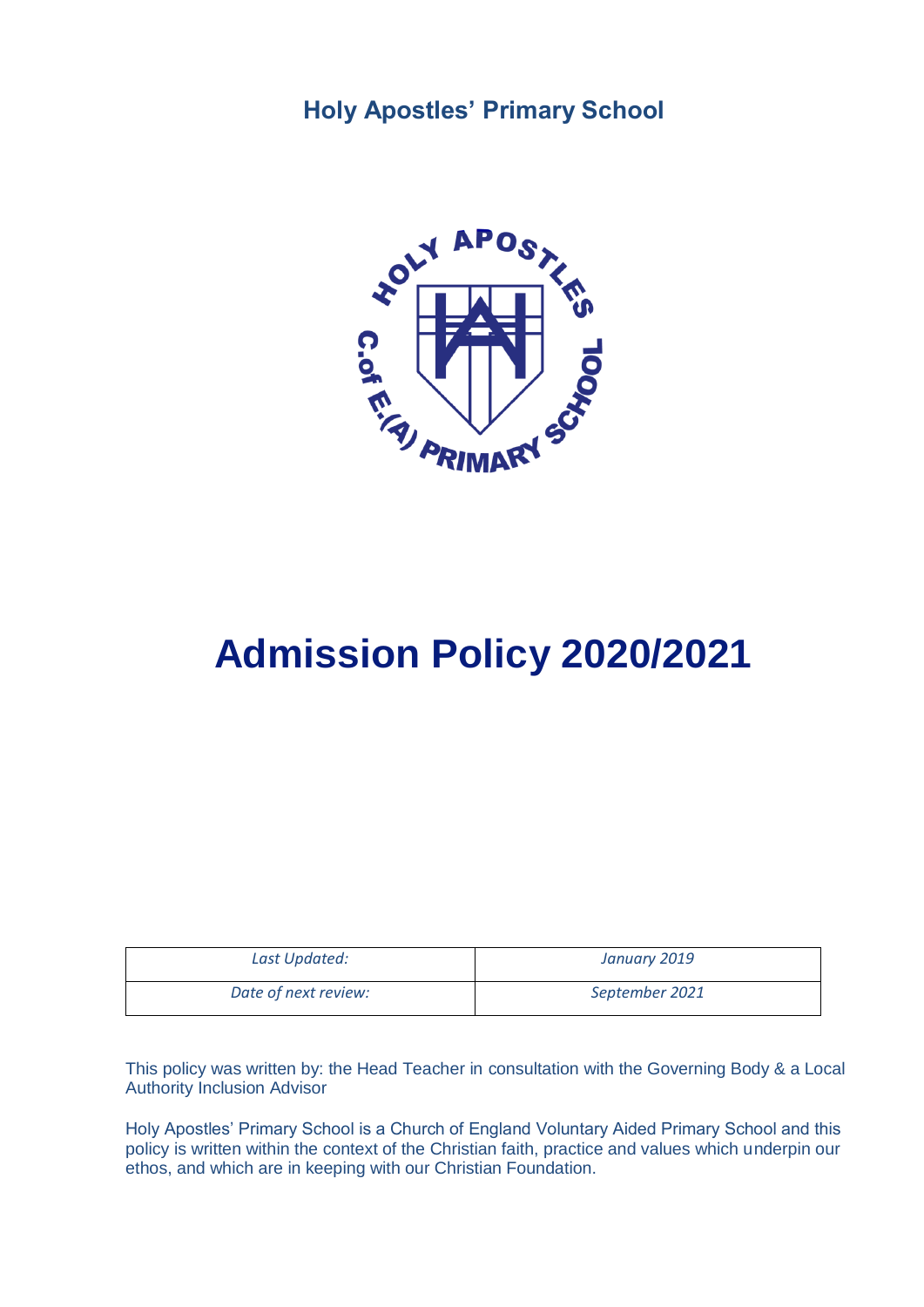As a Church of England Voluntary Aided Primary School, admissions are the responsibility of the school's Governing Body. We seek to provide for the spiritual and moral development of each child based on the Christian Faith.

This policy and criteria should be read in conjunction with the School Admissions Guidance Booklet, available from the County Council. If you have not received a letter regarding your child starting school by the end of November before the intended admission, you should contact the Admissions and Transfers Team, Shire Hall, Gloucester, GL1 2TP and arrange for one to be sent to you.

The Indicated Admission Number is 30 and pupils are normally admitted in the school year in which they reach their fifth birthday  $12$ 

### **ADMISSIONS CRITERIA**

Where applications for admission exceed the number of places available, the governors will admit pupils according to the following criteria, which are listed in the order of priority.

- 1. A 'looked after child'(a) or a child who was previously looked after but immediately after being looked after became subject to an adoption $_{(b)}$  child arrangements order (residency order)<sub>(c)</sub> or special guardianship order<sub>(d)</sub> including those who appear to the admission authority to have been in state care outside of England and ceased to be in state care as a result of being adopted<sub>(e)</sub>.
- *(a) A 'looked after child' is a child who is (a) in the care of a local authority, or (b) being provided with accommodation by a local authority in the exercise of their social services functions (see the definition in Section 22(1) of the Children Act 1989) at the time of making an application to a school. In Gloucestershire, such children are referred to as Children in Care.*
- *(b) This includes children who were adopted under the Adoption Act 1976 (see section 12 adoption orders) and children who were adopted under the Adoption and Childrens Act 2002 (see section 46 adoption orders).*
- *(c) Under the provisions of s.12 of the Children and Families Act 2014.*
- *(d) See Section 14A of the Children Act 1989 which defines a 'special guardianship order' as an order appointing one or more individuals to be a child's special guardian (or special guardians).*
- *(e) A child is regarded as having been in state care outside of England if they were in the care of or were accommodated by a public authority, a religious organisation, or any other provider of care whose sole or main purpose is to benefit society.*
- 2. Children who have a sibling<sup>3</sup> attending the school and who will continue to do so when the younger child is admitted.
- 3. Children of whom at least one parent regularly attends Holy Apostles' Church *(as defined in the note below relating to 3 & 4.)*
- 4. Children whose permanent home<sup>4</sup> lies within the ecclesiastical parish of Holy Apostles' and of whom at least one parent regularly attends one of the churches belonging to Churches Together in England. A map of the parish may be viewed in the school office or in the parish office. *(Please see note below.)*

**Please note:** in 3 and 4, the application for a place must be supported by a letter from their minister confirming the parents' Christian commitment and regular attendance, i.e. at least twice a month, for a minimum of two years, before the closing date for application. (Where a family has moved within the previous two years, full supporting evidence will be required from the previous church the family regularly attended, as well as a letter from the local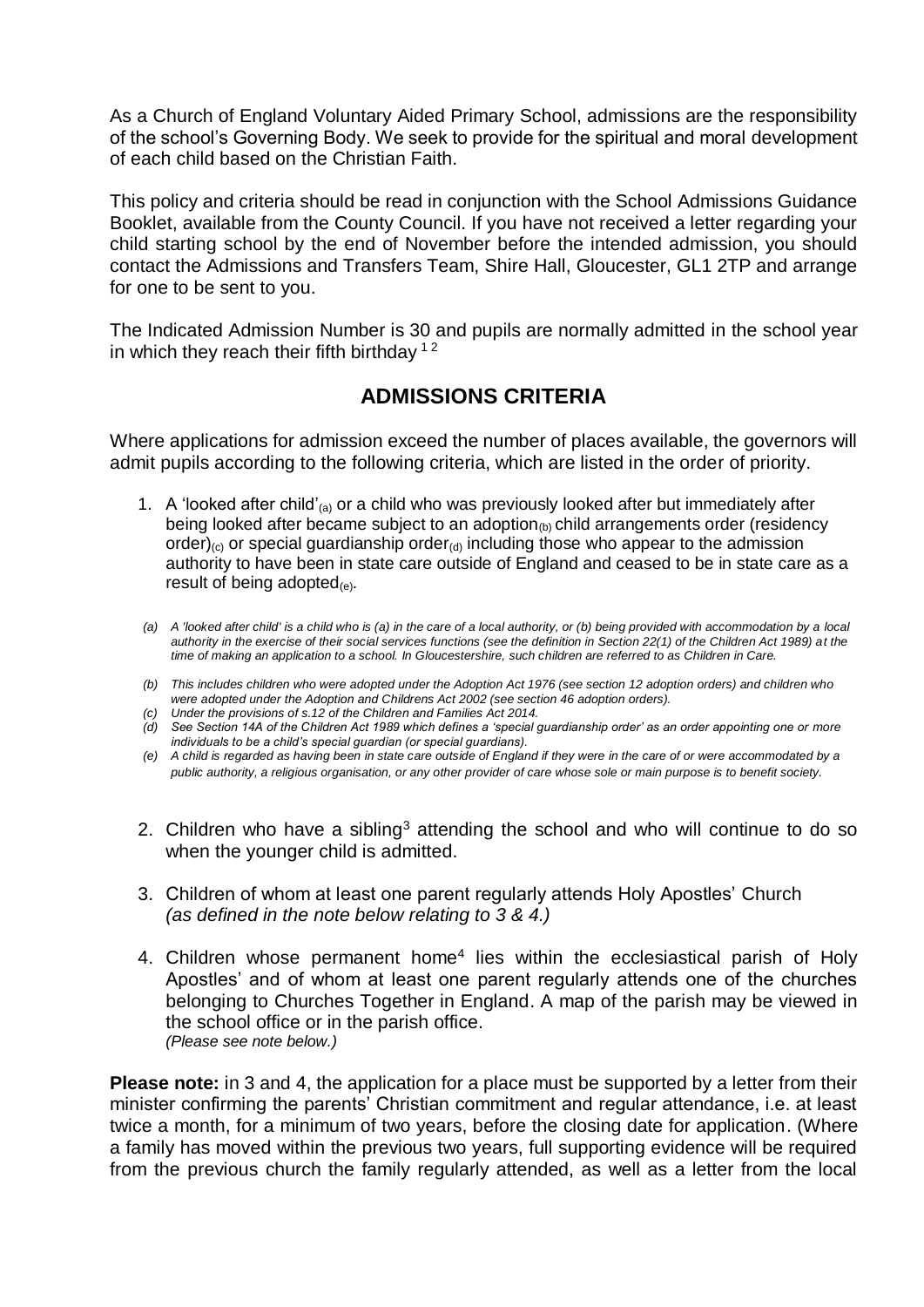church). This letter must be received **directly by the school** by 31st January in the year in which the child is due to start school.

5. Children with the strongest geographical claim, measured in a straight line from the Ordinance Survey Address Point of the child's home address (including flats) to the Ordinance Survey Address Point of the school, using the Local Authority's computerised measuring system, with those living closer to the school receiving the higher priority.

**Please note:** where any particular category at points 1-4 is oversubscribed, criterion 5 (strongest geographical claim based on straight line distance) will be used to determine which child will be offered a place. In the event of a tie between two or more children when applying criterion 5 where there are not enough places available to offer all children a place at the school, a process of random allocation will be carried out by an independent person.

#### **Notes**

#### **<sup>1</sup>Admission of Summer Born Children for Reception Entry**

The Governing Body acknowledges the updated advice from the Department of Education that; parents/carers of "summer born" children (born between 1 April and 31 August) may request to start the Reception Class of a school a whole academic year later. The Governing Body will make a decision on behalf of Holy Apostles' School. We follow the Local Authority process which states that parents can only apply for a Reception place at a school once and must apply for a place during the standard application process timeline for their chronological year group, stating their reasons for requesting deferred entry to the following year. The Governing Body will decide whether the deferred entry can be approved for the school.

#### **<sup>2</sup>Normal Admission Round**

The term 'normal admissions round' refers to all applications for admission to the main year of entry of the school i.e. Reception for Infant and Primary Schools. Applications made during the normal admissions round will be made in advance of the academic year in which the child is due to start at the new school. Children are entitled to a full-time place, however, may attend part-time until later in the school year but not beyond the point at which they reach compulsory school age.

**<sup>3</sup>For this purpose, sibling** refers to brother or sister, half brother or sister, adopted brother or sister, step brother or sister, or the child of the parent/carer's partner, and in every case, the child must be living in the same family unit at the same address.

**<sup>4</sup>Reference to 'permanent home'** means the permanent home at 15th January in the year in which the child is due to start school.

If the school is oversubscribed, a waiting list prioritised according to the school's oversubscription criteria, will be held until the end of the first main school term (i.e. until December). Names on the waiting list will be maintained on receipt of written instructions from parents that they wish their children to remain on the list before the end of each main school term ie. Before Dec 31st, April 30<sup>th</sup> and August 31st.